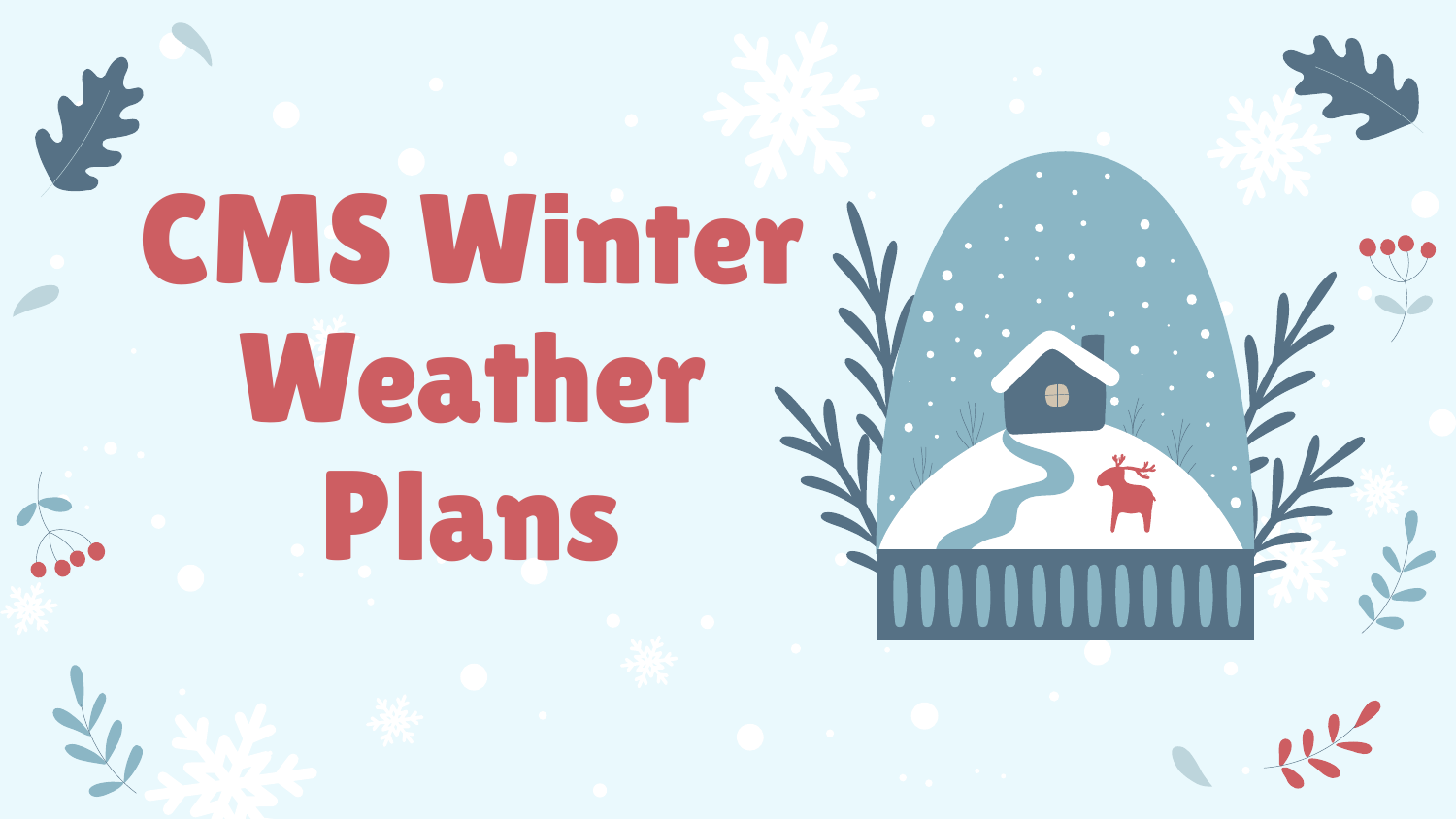#### Understanding the Superintendent's Announcements

If inclement weather prevents our buses from being able to operate safely, the Superintendent, Dr. Jones, will send a call out to families. It is important that you pay attention to what is stated in this call.

If the call says:



School is closed, however **REMOTE LEARNING** will be taking place, then students are **REQUIRED TO COMPLETE WORK IN THE JUST IN CASE PACKET**.

Mrs. Boles will follow up a remote learning day announcement with a message out to families indicating which Just in Case Day students should complete.



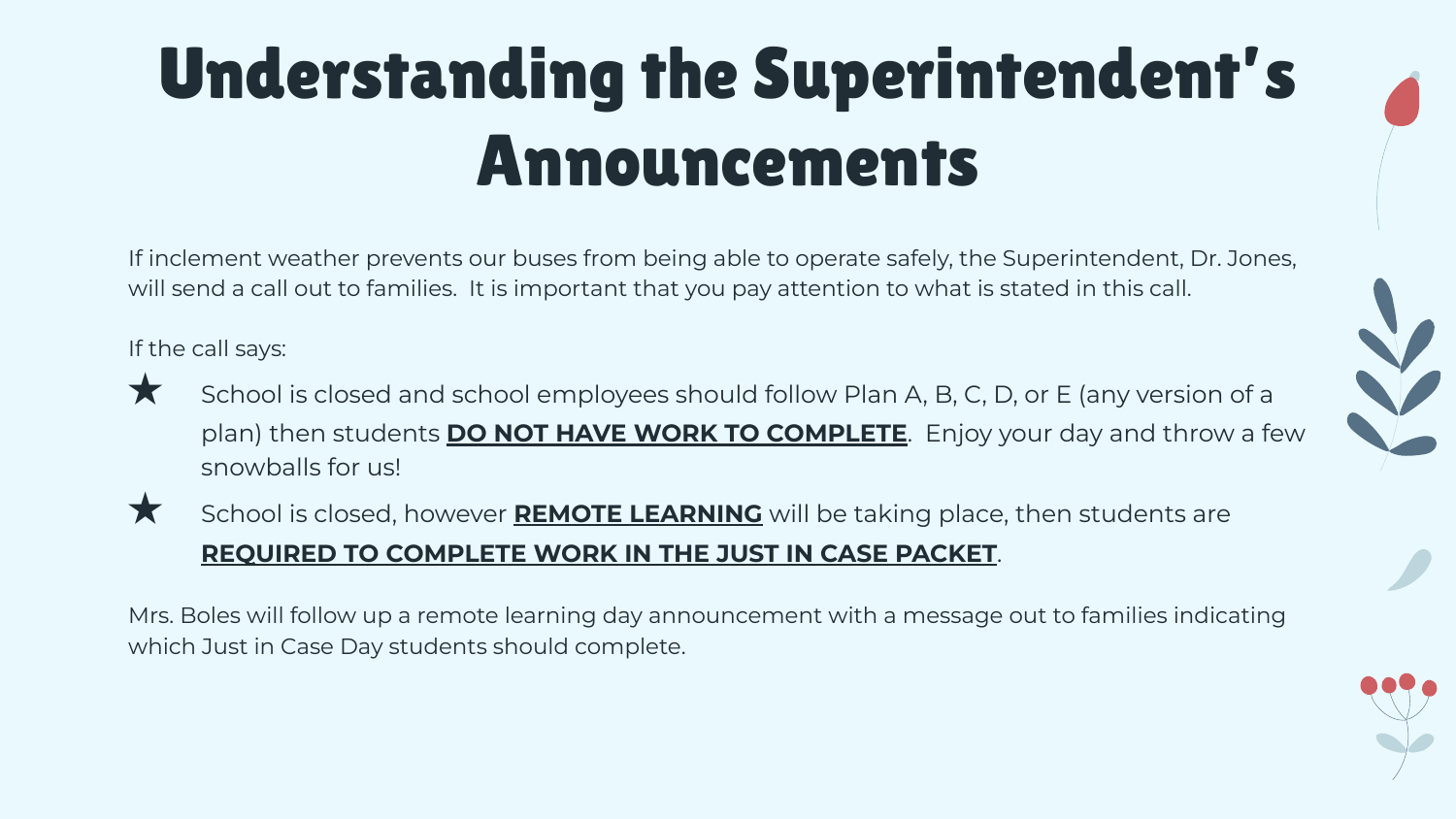

#### Google Meets Available

On remote learning days, teachers will be available using the following schedule to assist students with their work using Google Meet. You will access the Google Meet through your class Canvas page.

| $9:00 - 10:00$ | Math 6, 7, 8                    |
|----------------|---------------------------------|
| 10:00 - 11:00  | Pre-Algebra 7 & Algebra I       |
| 11:00 - 12:00  | <b>English 6, 7, 8</b>          |
| $1:00 - 2:00$  | <b>Science / Social Studies</b> |
| $2:00 - 3:00$  | <b>Exploratory Classes</b>      |

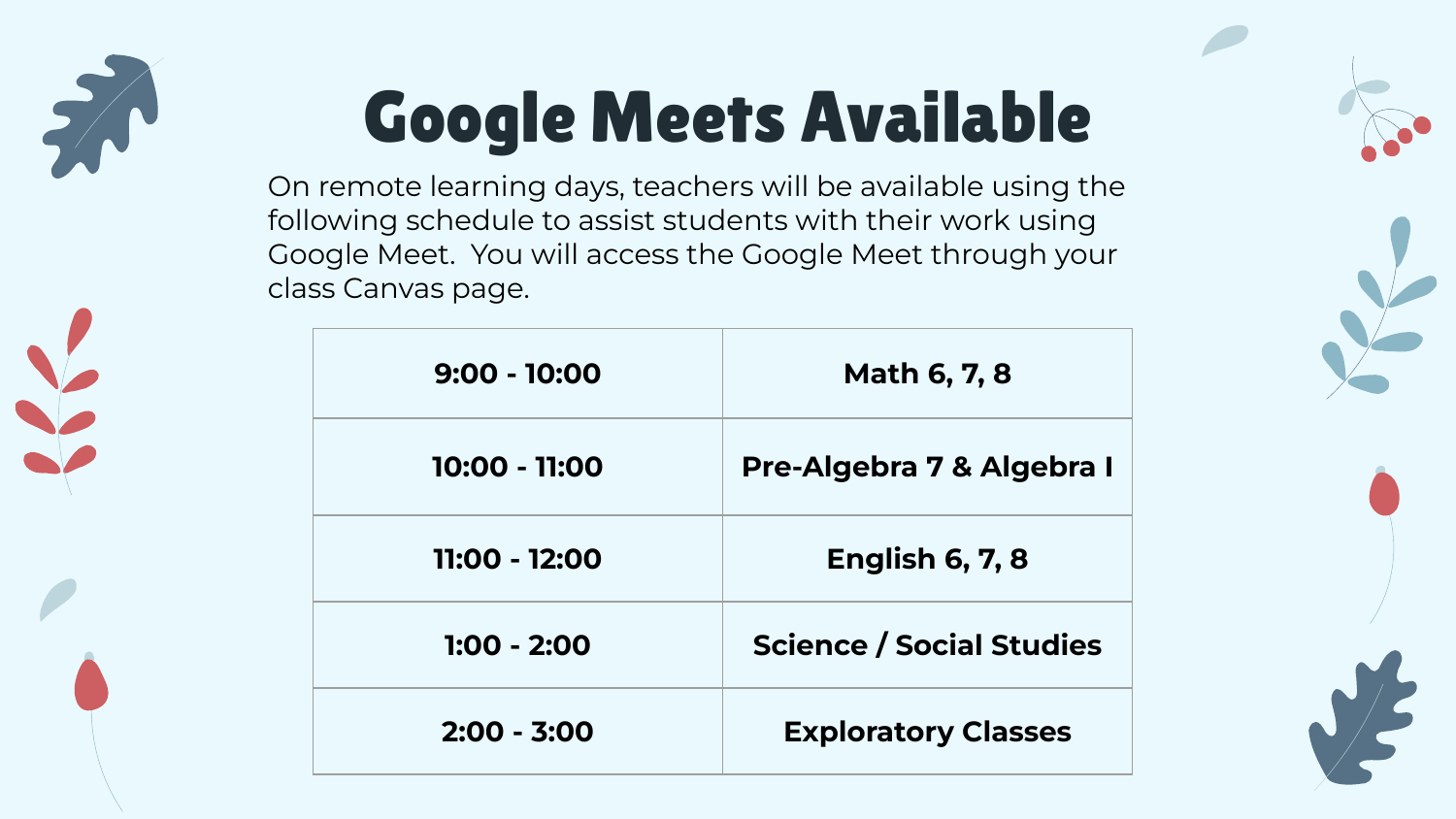# Important!

The work assigned on Remote Learning days is REQUIRED and WILL be graded! Please make sure that you complete the work and return it to school when school is back in session.